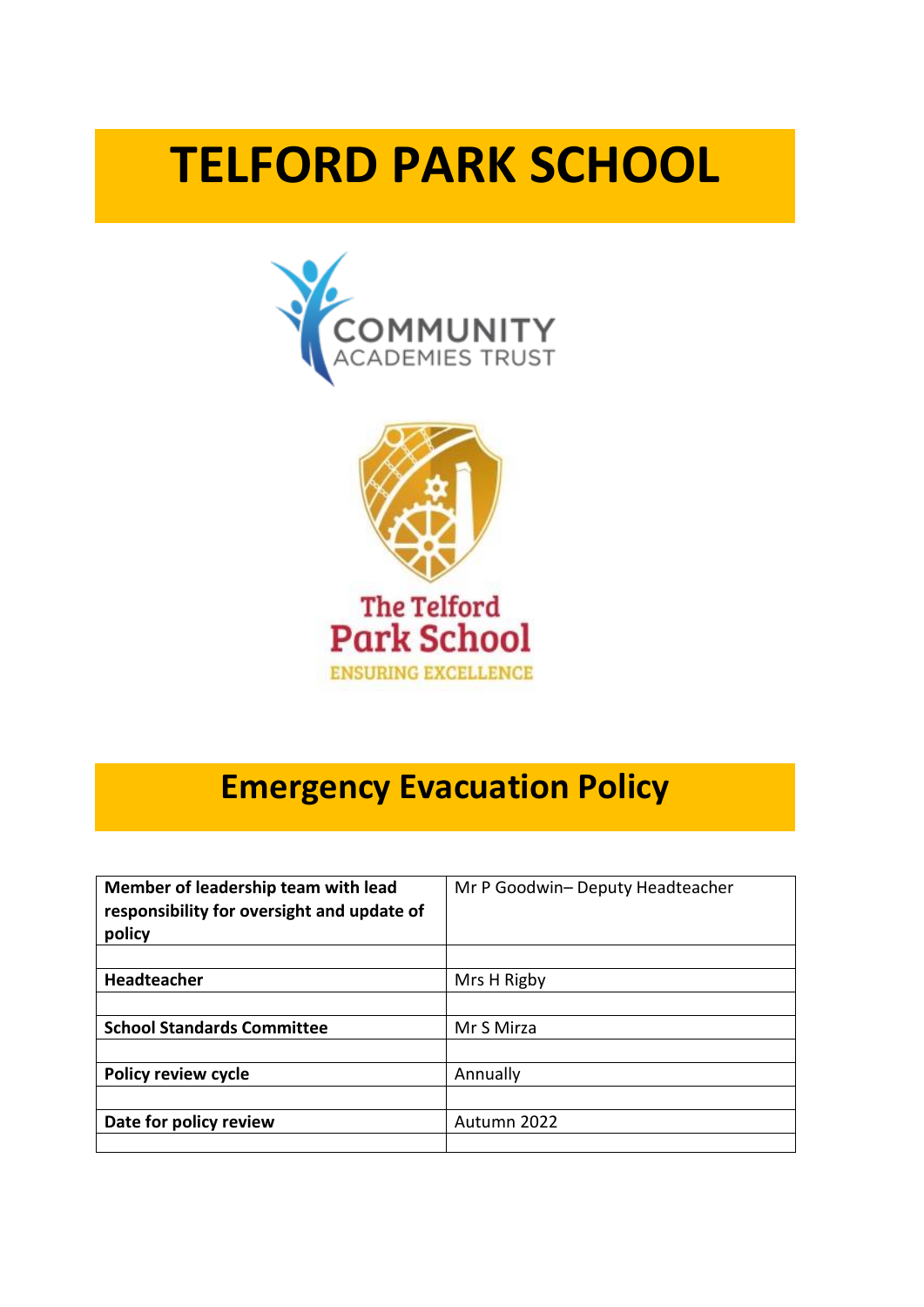# **Purpose of the policy**

This policy details how the school deals with an emergency evacuation of the exam room(s) by defining staff roles and responsibilities and confirming the emergency evacuation procedure.

#### **When is an emergency evacuation required?**

An emergency evacuation is required where it is unsafe for candidates to remain in the exam room. This might include a fire in the exam room, the fire alarm sounding to warn of fire, bomb alert or other serious threat.

In exceptional situations, where candidates might be severely disadvantaged or distressed by remaining in the exam room, the emergency evacuation procedure may also need to be followed. This might include situations where there is severe disruption in the exam room, serious illness of a candidate or invigilator or similarly serious incidents.

# **Emergency evacuation of an exam room**

#### **Roles and responsibilities**

#### **Head of centre**

- $\triangleright$  Ensures the emergency evacuation policy for exams is fit for purpose and complies with relevant health and safety regulation
- Ensures any instructions from relevant local or national agencies are referenced and followed where applicable, including information from the National Counter Terrorism Security Office on the Procedures for handling bomb threats [https://www.gov.uk/government/publications/bomb-threats-guidance/procedures-for](https://www.gov.uk/government/publications/bomb-threats-guidance/procedures-for-handling-bomb-threats)[handling-bomb-threats](https://www.gov.uk/government/publications/bomb-threats-guidance/procedures-for-handling-bomb-threats)
- Where safe to do so, ensures candidates are given the opportunity to sit exams for their published duration

#### **Senior leader**

 Where responsible for the centre-wide emergency evacuation procedure, ensures all staff and appointed fire marshals are aware of the policy and procedures to be followed when an emergency evacuation of an exam room is required

#### **Special educational needs coordinator (SENCo)/Assistant SENCo**

- Ensures appropriate arrangements are in place for the emergency evacuation of a disabled candidate from an exam room where different procedures or assistance may need to be provided for the candidate
- $\triangleright$  Ensures the candidate is informed prior to taking their exams of what will happen in the event of an emergency evacuation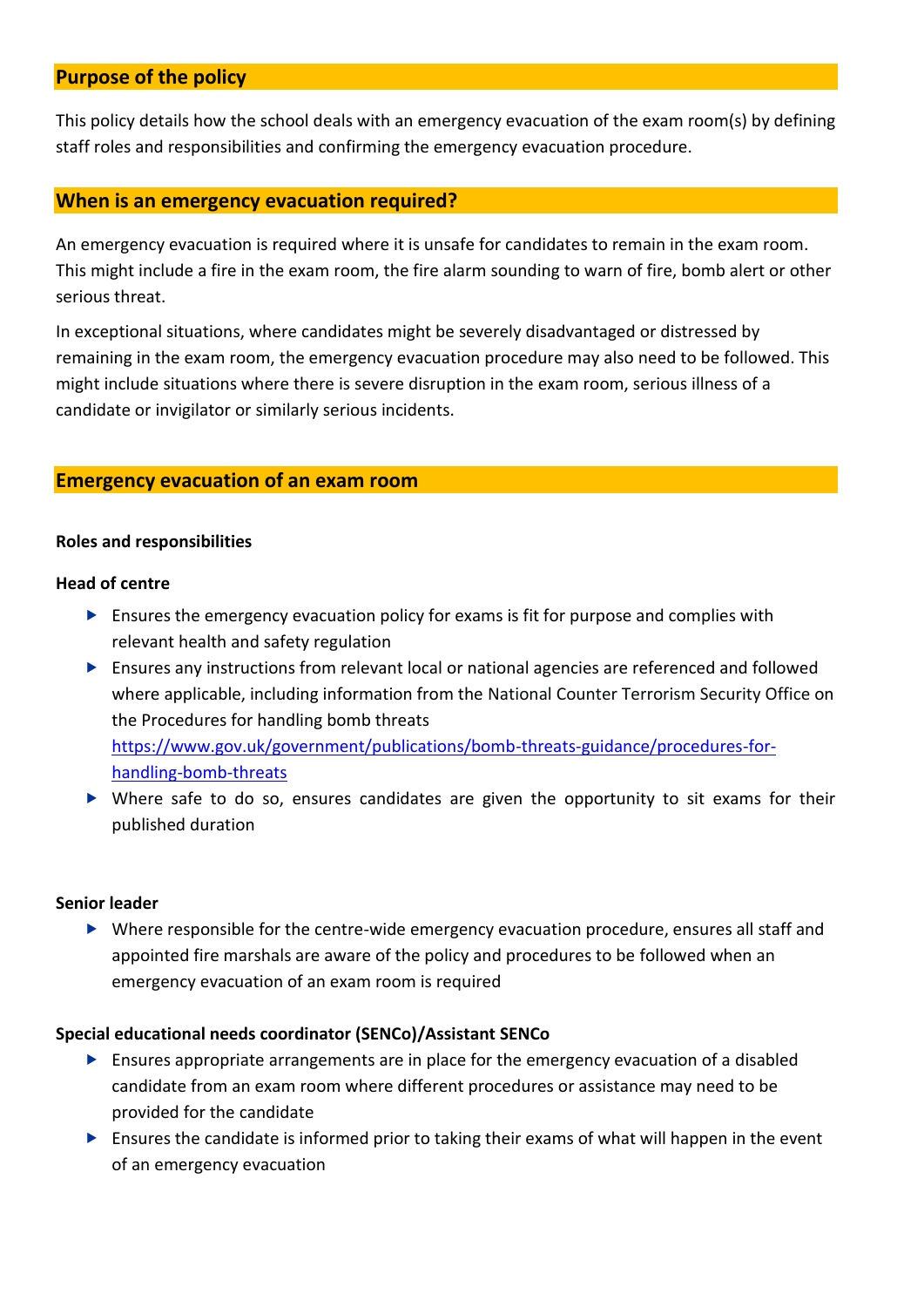# **Exams officer**

- Ensures invigilators are trained in emergency evacuation procedures and how an incident and actions taken must be recorded
- Ensures candidates are briefed (*Candidate exam handbook*), prior to exams taking place, on what will happen in the event of an emergency in the exam room
- P Provides invigilators with a copy of the emergency evacuation procedures for every exam room
- $\blacktriangleright$  Provides a standard invigilator announcement for each exam which includes appropriate information for candidates regarding what will happen if the fire alarm sounds
- $\blacktriangleright$  Provides an exam room incident log in each exam room
- ▶ Liaises with the SENCo and other relevant staff prior to each exam where different procedures or assistance may need to be provided for a disabled candidate
- **Briefs invigilators prior to each exam where different procedures or assistance may need to be** provided for a disabled candidate
- Ensures appropriate follow-up is undertaken after an emergency evacuation reporting the incident to the awarding body and the actions taken through the *special consideration* process where applicable (in cases where a group of candidates have been disadvantaged by a particular event)

#### **Invigilators**

- By attending training and/or update sessions, ensure they understand what to do in the event of an emergency in the exam room
- Follow the actions required in the emergency evacuation procedure issued to them for every exam room
- Confirm with the exams officer, where different procedures or assistance may need to be provided for a disabled candidate they are invigilating
- ▶ Record details on the exam room incident log to support follow-up reporting to the awarding body by the exams officer (see below)

# **Other relevant centre staff**

• Support the senior leader, SENCo, exams officer and invigilators in ensuring the safe emergency evacuation of exam rooms

#### **Recording details**

As soon as practically possible and safe to do so, details should be recorded. Details must include:

- the actual time of the start of the interruption
- the actions taken
- the actual time the exam(s) resumed
- the actual finishing time(s) of the resumed exam(s)

Further details could include:

- report on candidate behaviour throughout the interruption/evacuation
- a judgement on the impact on candidates after the interruption/evacuation